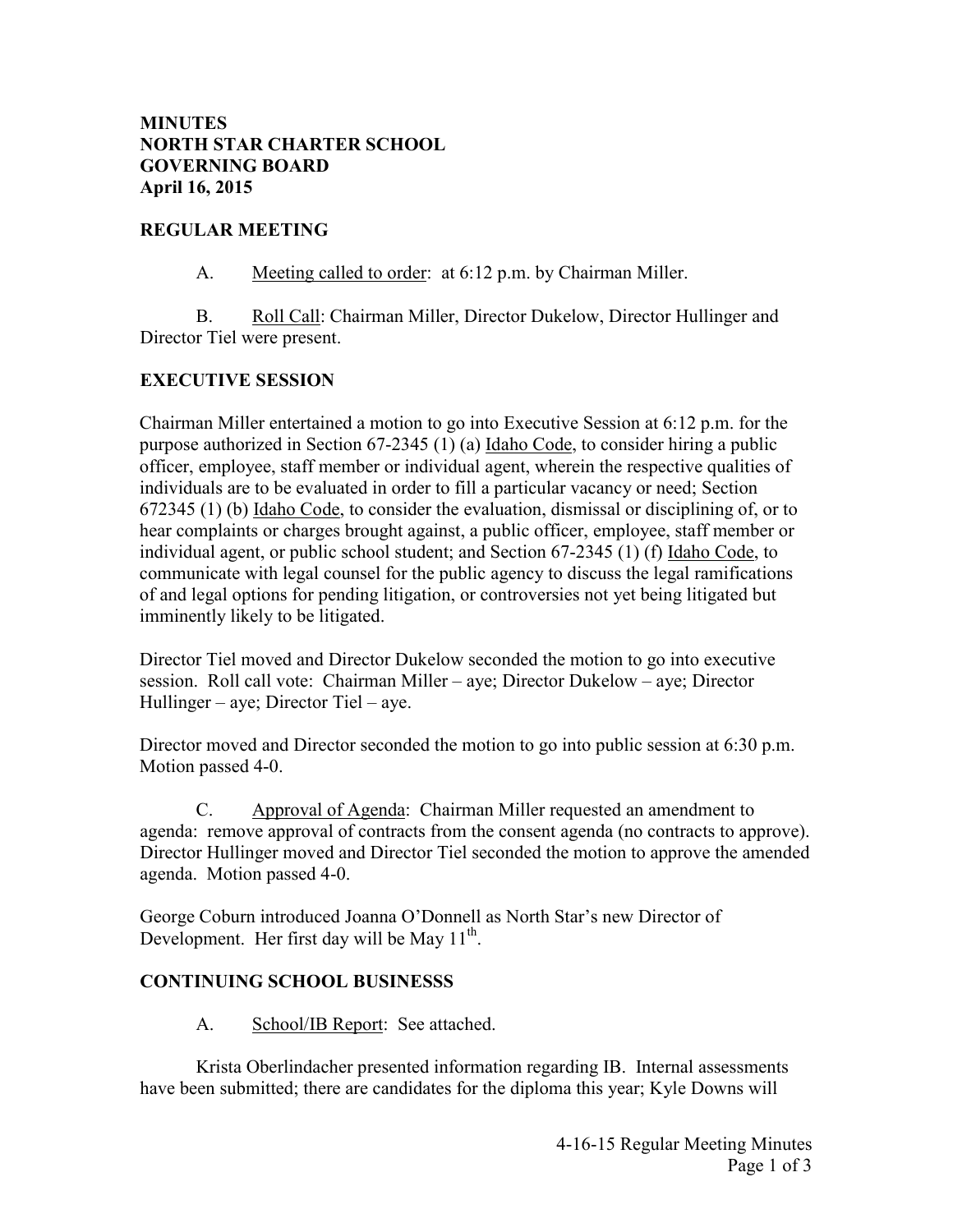helping with CAS and exended essay; Informational Technology will be added next year; may add additional classes in the following year; CAS gallery showcase for seniors is scheduled for May  $20<sup>th</sup>$  from 4 to 6; IB handbook is in the works.

Lottery was two weeks ago, letters went out last week. Graduation plans are continuing;  $6:00$  Tuesday May  $26<sup>th</sup>$  at Star Community Center.

Sherawn Reberry joined the meeting at 6:54 p.m.

Director Hullinger moved and Director Dukelow seconded the motion to approve the bell schedule for 2015-2016 in the same configuration as last year with regard to the start and end times for secondary and elementary. Motion passed 5-0.

 B. Marketing Committee Report: See attached, Lisa Szentes presented. Marketing Committee would like to promote individual student achievements; a discussion followed.

C. PTO Report: See attached.

## **BOARD BUSINESS CONTINUED**

 A. 2015 Board Election: Director Dukelow moved and Director Hullinger seconded the motion to approve the election timeline, with seats 4, 5 and 6 up for election. Motion passed 4-0.

## **BOARD COMMITTEE REPORTS**

 A. Finance Committee Report: See attached. Director Tiel moved and Director Dukelow seconded the motion to approve the March financial report and check register. Motion passed 4-0.

 B. Policy Committee Report: Director Tiel stated the grievance policy needed to be reviewed and amended at the next meeting. Policies will be reviewed in the summer.

 C. Futures Committee Report: Director Tiel stated the Futures Committee has not met since the last board meeting.

## **CONSENT AGENDA**

Director Tiel moved and Director Hullinger seconded the motion to approve the following in the Consent Agenda: Minutes for 11-19-14; 11-20-14; 12-18-14; 2-27-15; 3-19-15. Motion passed 4-0.

# **ADJOURNMENT**